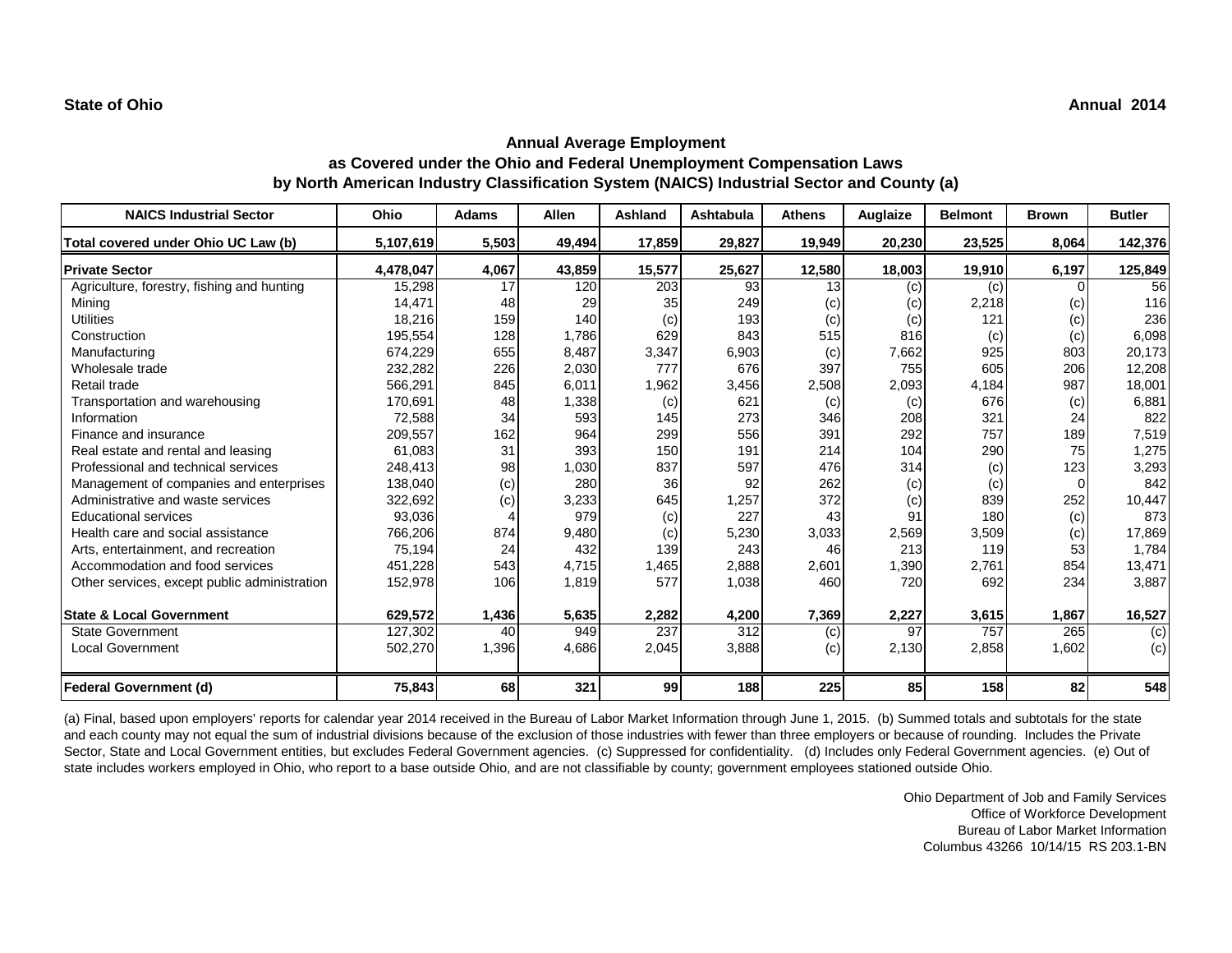| <b>NAICS Industrial Sector</b>               | Carroll | Champaign | <b>Clark</b> | <b>Clermont</b> | <b>Clinton</b> | Columbiana | <b>Coshocton</b> | Crawford | Cuyahoga | <b>Darke</b> |
|----------------------------------------------|---------|-----------|--------------|-----------------|----------------|------------|------------------|----------|----------|--------------|
| Total covered under Ohio UC Law (b)          | 6,721   | 10,469    | 48,387       | 54,938          | 15,611         | 30,257     | 10,525           | 13,158   | 692,953  | 17,848       |
| <b>Private Sector</b>                        | 5,775   | 8,673     | 41,957       | 48,098          | 13,484         | 25,990     | 9,045            | 11,384   | 617,374  | 15,757       |
| Agriculture, forestry, fishing and hunting   | 23      | (c)       | 348          | (c)             | (c)            | 154        | 72               | (c)      | 212      | (c)          |
| Mining                                       | 226     | (c)       | 62           | (c)             | (c)            | 251        | 93               | (c)      | 301      | (c)          |
| <b>Utilities</b>                             | 45      | (c)       | (c)          | 351             | (c)            | 117        | 306              | (c)      | 1,415    | 51           |
| Construction                                 | 584     | 258       | 1,039        | 2,938           | 222            | 1,191      | 245              | 381      | 20,283   | 882          |
| Manufacturing                                | 1,415   | 3,651     | 6,532        | 5,575           | 3,307          | 6,000      | 2,502            | 3,147    | 69,711   | 4,462        |
| Wholesale trade                              | 195     | 484       | (c)          | 2,318           | (c)            | 938        | 134              | 535      | 32,594   | 582          |
| Retail trade                                 | 761     | 979       | 5,619        | 9,398           | 1,603          | 4,212      | 1,300            | 1,293    | 62,902   | 1,957        |
| Transportation and warehousing               | 338     | (c)       | 2,948        | 2,164           | 2,469          | 1,023      | 304              | (c)      | 19,379   | 1,087        |
| Information                                  | 37      | 64        | 188          | 1,091           | 249            | 141        | 61               | 59       | 12,341   | 101          |
| Finance and insurance                        | 101     | 205       | 3,361        | 2,992           | 370            | 566        | 228              | 586      | 36,969   | 580          |
| Real estate and rental and leasing           | 46      | 60        | 478          | 878             | 124            | 282        | 70               | 67       | 13,501   | 95           |
| Professional and technical services          | 141     | (c)       | 883          | 2,251           | 169            | 435        | (c)              | 542      | 44,457   | (c)          |
| Management of companies and enterprises      | 0       | (c)       | 1,065        | 425             | 203            | 128        | (c)              | (c)      | 21,463   | (c)          |
| Administrative and waste services            | 263     | 290       | 2,483        | 2,870           | 587            | 1,465      | 661              | (c)      | 46,788   | 470          |
| <b>Educational services</b>                  |         | (c)       | 764          | 482             | (c)            | 166        | 68               | (c)      | 19,901   | 46           |
| Health care and social assistance            | 618     | (c)       | 7,672        | 5,590           | (c)            | 5,294      | 1,656            | (c)      | 127,544  | 2,629        |
| Arts, entertainment, and recreation          | 97      | 117       | 433          | 797             | 74             | 261        | 116              | 80       | 12,387   | 238          |
| Accommodation and food services              | 673     | 697       | 4,625        | 6,131           | 1,123          | 2,395      | 723              | 1,105    | 54,623   | 993          |
| Other services, except public administration | 213     | 332       | 1,746        | 1,751           | 279            | 970        | 285              | 393      | 20,603   | 561          |
| <b>State &amp; Local Government</b>          | 946     | 1,796     | 6,430        | 6,840           | 2,127          | 4,267      | 1,480            | 1,774    | 75,579   | 2,091        |
| <b>State Government</b>                      | 33      | 49        | 153          | 726             | 143            | 333        | 47               | 131      | 4,068    | 43           |
| <b>Local Government</b>                      | 913     | 1,747     | 6,277        | 6,114           | 1,984          | 3,934      | 1,433            | 1,643    | 71,511   | 2,048        |
| <b>Federal Government (d)</b>                | 45      | 64        | 543          | 289             | 122            | 584        | 70               | 83       | 15,560   | 102          |

(a) Final, based upon employers' reports for calendar year 2014 received in the Bureau of Labor Market Information through June 1, 2015. (b) Summed totals and subtotals for the state and each county may not equal the sum of industrial divisions because of the exclusion of those industries with fewer than three employers or because of rounding. Includes the Private Sector, State and Local Government entities, but excludes Federal Government agencies. (c) Suppressed for confidentiality. (d) Includes only Federal Government agencies. (e) Out of state includes workers employed in Ohio, who report to a base outside Ohio, and are not classifiable by county; government employees stationed outside Ohio.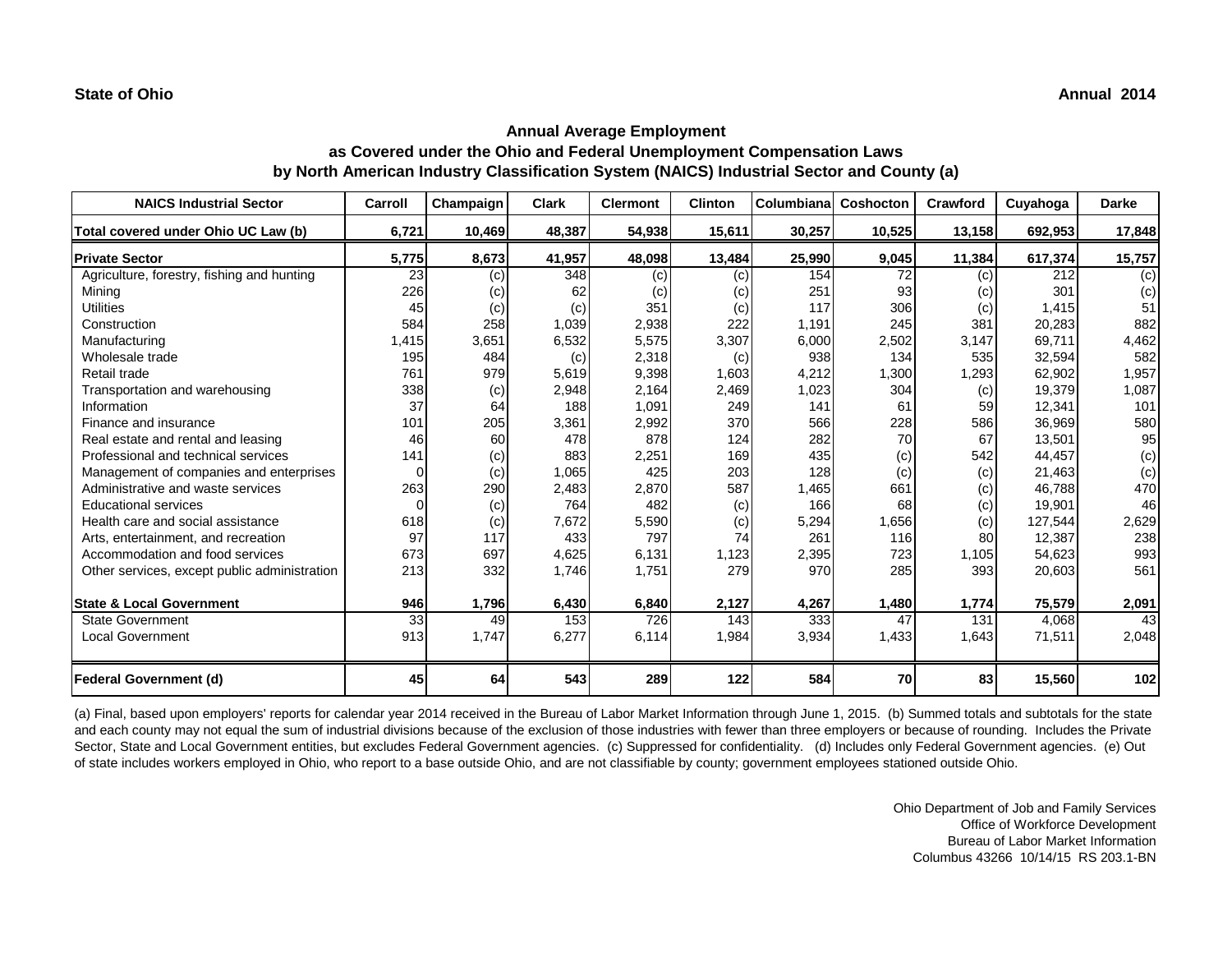# **Annual Average Employment as Covered under the Ohio and Federal Unemployment Compensation Laws by North American Industry Classification System (NAICS) Industrial Sector and County (a)**

| <b>NAICS Industrial Sector</b>               | <b>Defiance</b> | <b>Delaware</b> | Erie   | <b>Fairfield</b> | <b>Fayette</b> | <b>Franklin</b> | <b>Fulton</b> | Gallia | Geauga | Greene         |
|----------------------------------------------|-----------------|-----------------|--------|------------------|----------------|-----------------|---------------|--------|--------|----------------|
| Total covered under Ohio UC Law (b)          | 15,940          | 81,943          | 36,173 | 41,001           | 11,200         | 693,316         | 17,694        | 10,837 | 33,366 | 55,092         |
| <b>Private Sector</b>                        | 14,007          | 74,694          | 31,456 | 34,718           | 9,512          | 592,612         | 15,192        | 9,177  | 29,461 | 46,433         |
| Agriculture, forestry, fishing and hunting   | 101             | (c)             | (c)    | 54               | 103            | 347             | (c)           | (c)    | (c)    | (c)            |
| Mining                                       |                 | (c)             | (c)    | 46               |                | 324             | (c)           | (c)    | (c)    | (c)            |
| <b>Utilities</b>                             | (c)             | 145             | (c)    | 231              | (c)            | 2,172           | (c)           | 779    | (c)    | (c)            |
| Construction                                 | 384             | 3,029           | 845    | 1,854            | 242            | 21,847          | 737           | 176    | 2,084  | 1,355          |
| Manufacturing                                | 4,097           | 6,036           | 6,131  | 4,117            | 1,610          | 35,819          | 6,189         | 576    | 7.093  | 3,335          |
| Wholesale trade                              | (c)             | 2,454           | 827    | 874              | (c)            | 28,075          | 786           | 142    | 1,843  | 969            |
| Retail trade                                 | 2,401           | 11,108          | 4,695  | 6,821            | 2,628          | 69,962          | 1,717         | 1,490  | 4,409  | 9,724          |
| Transportation and warehousing               | 496             | 2,800           | (c)    | 766              | 1,129          | 34,770          | (c)           | 296    | (c)    | (c)            |
| Information                                  | 206             | 660             | 318    | 258              | 42             | 15,239          | 91            | 91     | 124    | 652            |
| Finance and insurance                        | 603             | 5,599           | 624    | 771              | 464            | 45,305          | 217           | 358    | 659    | 1,439          |
| Real estate and rental and leasing           | 65              | 803             | 288    | 367              | 58             | 10,435          | 70            | 40     | 220    | 525            |
| Professional and technical services          | 189             | 5,791           | 476    | 908              | 132            | 44,354          | (c)           | (c)    | 1.112  | 7,487          |
| Management of companies and enterprises      | 80              | (c)             | 162    | 178              | $\Omega$       | 23,840          | (c)           | (c)    | 205    | 216            |
| Administrative and waste services            | 589             | (c)             | 918    | 3,671            | 233            | 57,449          | 514           | 297    | 1,803  | 2,324          |
| <b>Educational services</b>                  | (c)             | 1,118           | 313    | 316              | (c)            | 13,482          | 76            | (c)    | 600    | 1,593          |
| Health care and social assistance            | (c)             | 6,474           | 4,978  | 6,478            | (c)            | 98,164          | 1,890         | (c)    | 4,090  | 6,567          |
| Arts, entertainment, and recreation          | 99              | 3,087           | 3,002  | 527              | 119            | 9,107           | 359           | 30     | 543    | 577            |
| Accommodation and food services              | 1,437           | 9,246           | 5,741  | 5,116            | 992            | 60,454          | 1,199         | 980    | 2,495  | 7,261          |
| Other services, except public administration | 587             | 2,187           | 824    | 1,365            | 169            | 21,468          | 333           | 307    | 1,312  | 1,246          |
| <b>State &amp; Local Government</b>          | 1,933           | 7,249           | 4,717  | 6,283            | 1,688          | 100,704         | 2,502         | 1,660  | 3,905  | 8,659          |
| <b>State Government</b>                      | 80              | 421             | 1,050  | 850              | 43             | 50,623          | 105           | 324    | 271    | $\overline{c}$ |
| <b>Local Government</b>                      | 1,853           | 6,828           | 3,667  | 5,433            | 1,645          | 50,081          | 2,397         | 1,336  | 3,634  | (c)            |
| <b>Federal Government (d)</b>                | 85              | 208             | 299    | 230              | <b>50</b>      | 12,474          | 89            | 77     | 97     | 13,530         |

(a) Final, based upon employers' reports for calendar year 2014 received in the Bureau of Labor Market Information through June 1, 2015. (b) Summed totals and subtotals for the state and each county may not equal the sum of industrial divisions because of the exclusion of those industries with fewer than three employers or because of rounding. Includes the Private Sector, State and Local Government entities, but excludes Federal Government agencies. (c) Suppressed for confidentiality. (d) Includes only Federal Government agencies. (e) Out of state includes workers employed in Ohio, who report to a base outside Ohio, and are not classifiable by county; government employees stationed outside Ohio.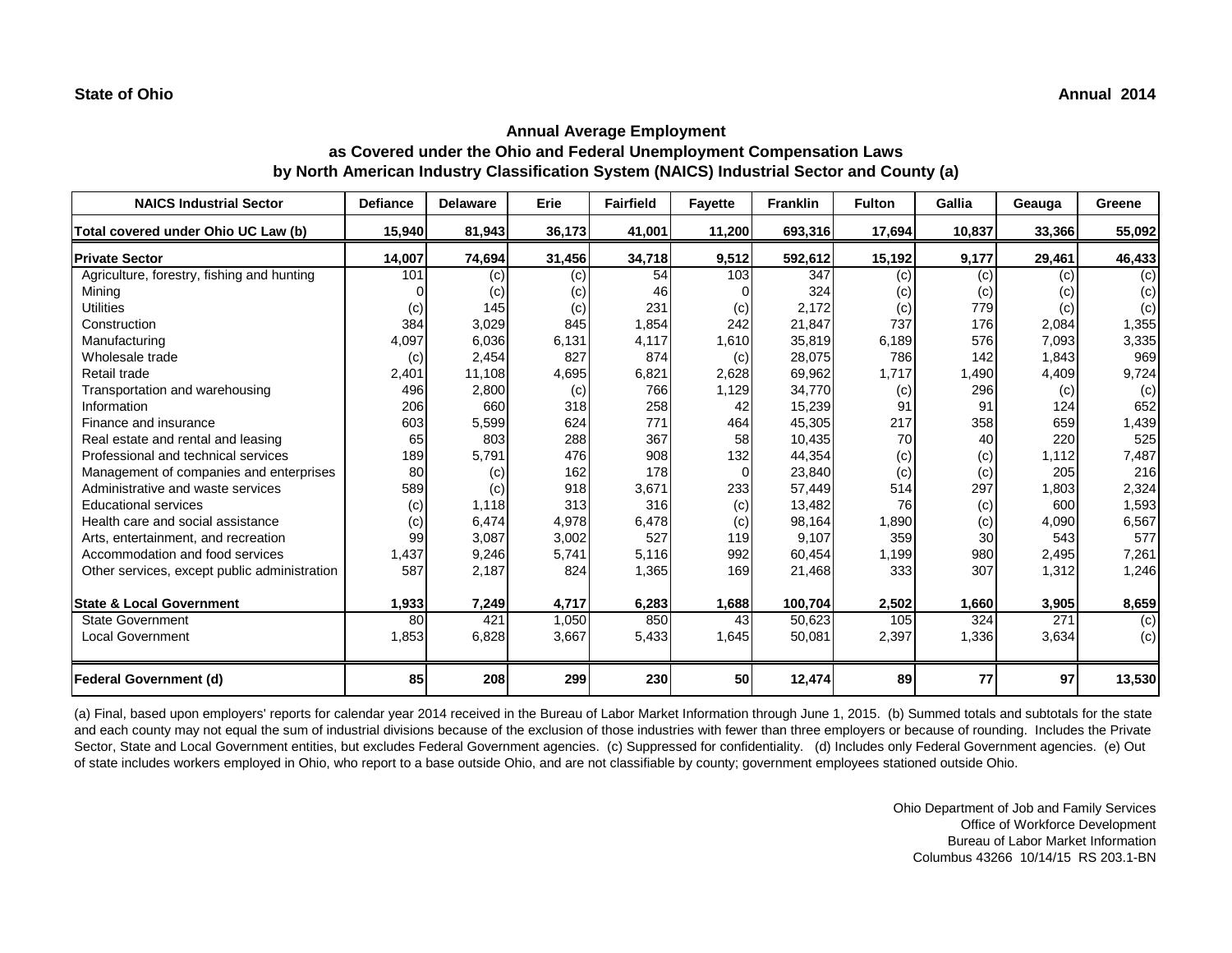# **Annual Average Employment as Covered under the Ohio and Federal Unemployment Compensation Laws by North American Industry Classification System (NAICS) Industrial Sector and County (a)**

| <b>NAICS Industrial Sector</b>               | <b>Guernsey</b> | <b>Hamilton</b> | <b>Hancock</b> | Hardin | <b>Harrison</b> | Henry  | Highland | <b>Hocking</b> | <b>Holmes</b> | Huron  |
|----------------------------------------------|-----------------|-----------------|----------------|--------|-----------------|--------|----------|----------------|---------------|--------|
| Total covered under Ohio UC Law (b)          | 15,228          | 490,591         | 43,446         | 8,263  | 4,016           | 10,999 | 10,351   | 6,422          | 18,003        | 19,988 |
| <b>Private Sector</b>                        | 13,040          | 449,178         | 40,268         | 6,855  | 3,314           | 8,996  | 7,880    | 4,705          | 16,467        | 17,606 |
| Agriculture, forestry, fishing and hunting   | 32              | 215             | (c)            | 187    | 12              | (c)    | 36       | (c)            | 206           | (c)    |
| Mining                                       | 600             | 142             | (c)            |        | 571             | (c)    | 38       | (c)            | 91            | (c)    |
| <b>Utilities</b>                             | 51              | 1,077           | 90             | 47     | (c)             | (c)    | 60       |                | (c)           | (c)    |
| Construction                                 | 936             | 20,045          | 1,034          | 136    | 381             | 638    | 278      | 274            | 2,018         | 1,381  |
| Manufacturing                                | 2,881           | 47,814          | 11,977         | 1,967  | 357             | 3,098  | 2,081    | 870            | 6,863         | 5,703  |
| Wholesale trade                              | 341             | 22,225          | 1,517          | 203    | 264             | (c)    | 219      | 58             | 841           | (c)    |
| Retail trade                                 | 1,971           | 43,094          | 4,961          | 886    | 329             | 958    | 1,537    | 769            | 2,100         | 2,052  |
| Transportation and warehousing               | 351             | 11,213          | 2,402          | 212    | (c)             | 460    | 158      | 38             | (c)           | 804    |
| Information                                  | 98              | 8,162           | 364            | 57     | (c)             | 96     | 76       | 55             | 90            | 193    |
| Finance and insurance                        | 230             | 25,551          | 609            | 214    | 57              | 252    | 374      | 245            | 365           | 423    |
| Real estate and rental and leasing           | 75              | 6,687           | 343            | 50     | 72              | 69     | 67       | 96             | 40            | 125    |
| Professional and technical services          | 329             | 37,683          | 1,206          | 121    | 93              | (c)    | (c)      | 82             | 292           | 310    |
| Management of companies and enterprises      | 62              | 32,297          | 2,630          | 0      | (c)             | (c)    | (c)      | $\Omega$       | (c)           | 191    |
| Administrative and waste services            | 475             | 30,715          | 2,019          | 78     | (c)             | 275    | 309      | 146            | (c)           | 286    |
| <b>Educational services</b>                  | 91              | 11,142          | 1,052          | (c)    | $\Omega$        | 42     | 50       | 34             | (c)           | 258    |
| Health care and social assistance            | 2,443           | 84,274          | 4,780          | (c)    | 504             | 1,532  | 1,193    | 613            | (c)           | 2,419  |
| Arts, entertainment, and recreation          | 51              | 10,031          | 249            | 62     | 44              | 47     | 69       | 49             | 123           | 146    |
| Accommodation and food services              | 1,663           | 41,717          | 3,739          | 805    | 196             | 589    | 959      | 1,011          | 1,228         | 1,483  |
| Other services, except public administration | 362             | 15,095          | 1,218          | 189    | (c)             | 431    | 240      | 211            | 256           | 606    |
| <b>State &amp; Local Government</b>          | 2,188           | 41,413          | 3,178          | 1,408  | 702             | 2,003  | 2,471    | 1,717          | 1,536         | 2,382  |
| <b>State Government</b>                      | 502             | 8,025           | 180            | 38     | 45              | 47     | 93       | 296            | 37            | 78     |
| <b>Local Government</b>                      | 1,686           | 33,388          | 2,998          | 1,370  | 657             | 1,956  | 2,378    | 1,421          | 1,499         | 2,304  |
| <b>Federal Government (d)</b>                | 112             | 8,525           | 151            | 75     | 51              | 66     | 94       | 45             | 61            | 137    |

(a) Final, based upon employers' reports for calendar year 2014 received in the Bureau of Labor Market Information through June 1, 2015. (b) Summed totals and subtotals for the state and each county may not equal the sum of industrial divisions because of the exclusion of those industries with fewer than three employers or because of rounding. Includes the Private Sector, State and Local Government entities, but excludes Federal Government agencies. (c) Suppressed for confidentiality. (d) Includes only Federal Government agencies. (e) Out of state includes workers employed in Ohio, who report to a base outside Ohio, and are not classifiable by county; government employees stationed outside Ohio.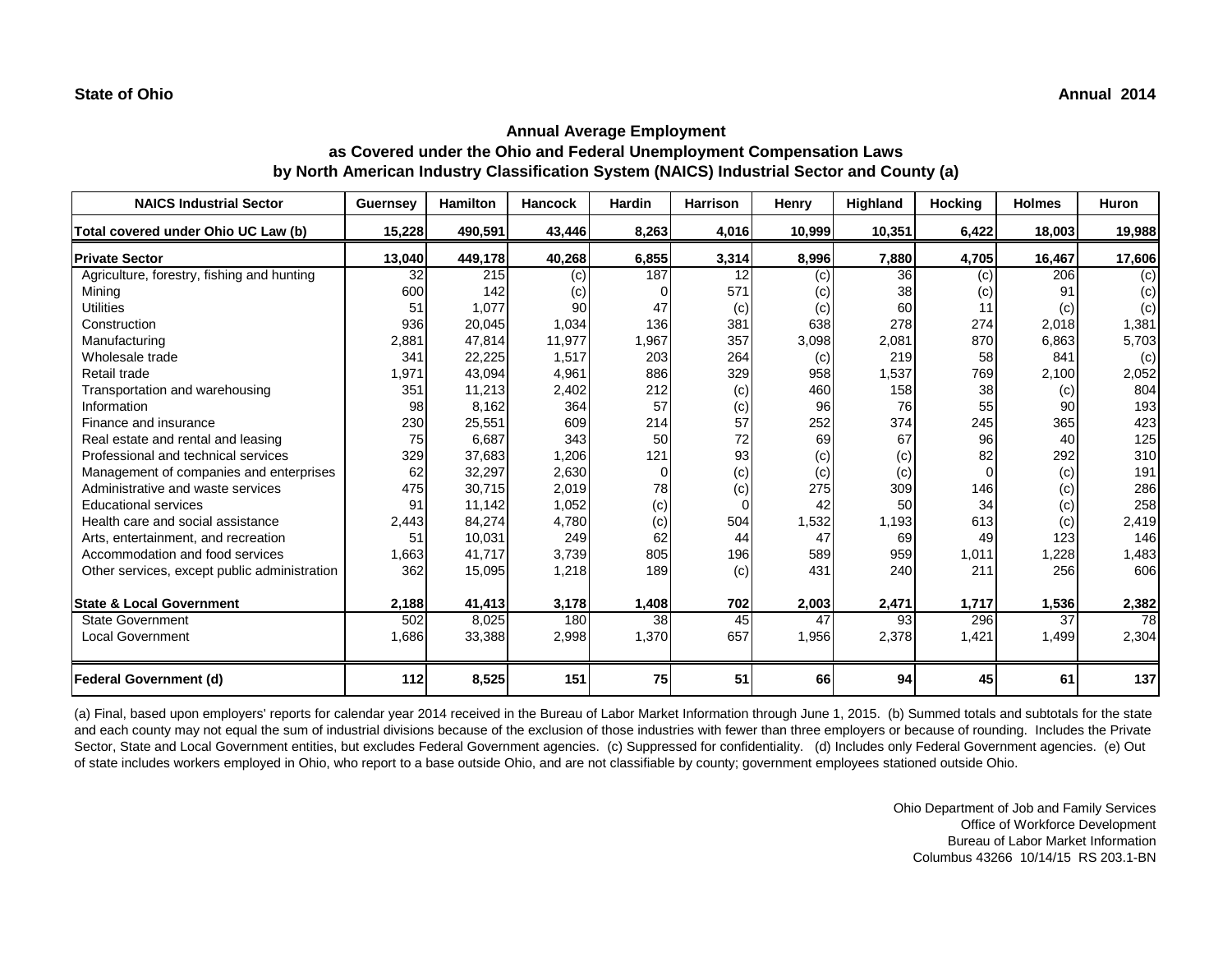| <b>NAICS Industrial Sector</b>               | <b>Jackson</b> | <b>Jefferson</b> | Knox   | Lake   | <b>Lawrence</b> | Licking | Logan  | Lorain | Lucas   | <b>Madison</b> |
|----------------------------------------------|----------------|------------------|--------|--------|-----------------|---------|--------|--------|---------|----------------|
| Total covered under Ohio UC Law (b)          | 10,276         | 20,872           | 20,029 | 93,864 | 12,397          | 51,640  | 19,201 | 94,708 | 202,824 | 14,737         |
| <b>Private Sector</b>                        | 8,828          | 17,774           | 17,437 | 82,826 | 9,620           | 44,517  | 17,105 | 80,562 | 178,321 | 11,756         |
| Agriculture, forestry, fishing and hunting   | 55             | (c)              | 118    | 855    |                 | 658     | 108    | 888    | 261     | 209            |
| Minina                                       | 117            | (c)              | 87     | 268    |                 | 110     | 32     | 33     | 108     | ∩              |
| <b>Utilities</b>                             | (c)            | 846              | 48     | 1,169  | 83              | 196     | 32     | 302    | 408     | ∩              |
| Construction                                 | 421            | (c)              | 731    | 3,889  | 877             | 2,487   | 557    | 4,104  | 8,372   | 406            |
| Manufacturing                                | 3,241          | 1,067            | 4,746  | 20,913 | 614             | 6,729   | 5,076  | 17,323 | 22,696  | 3,468          |
| Wholesale trade                              | 192            | 476              | 414    | 3,799  | 248             | 1,563   | 695    | 3,253  | 6,921   | 431            |
| Retail trade                                 | 1,430          | 3,082            | 2,183  | 12,712 | 1,918           | 7,304   | 1,597  | 12,554 | 24,027  | 1,401          |
| Transportation and warehousing               | (c)            | 1,312            | 266    | 1,188  | 673             | 1,588   | 1,750  | 2,087  | 6,360   | 1,810          |
| Information                                  | 70             | 376              | 147    | 667    | 68              | 328     | 80     | 681    | 2,557   | 47             |
| Finance and insurance                        | 279            | 415              | 361    | 1,554  | 280             | 2,428   | 290    | 2,252  | 5,259   | 161            |
| Real estate and rental and leasing           | 55             | 227              | 119    | 879    | 113             | 434     | 166    | 843    | 2,208   | 101            |
| Professional and technical services          | 114            | 249              | 396    | 2,829  | 178             | 1,793   | 697    | 2,180  | 9,063   | (c)            |
| Management of companies and enterprises      | 37             | 17               | 118    | 1,056  | 71              | 1,153   | 88     | 1,255  | 4,138   | (c)            |
| Administrative and waste services            | 383            | 815              | 1.157  | 4,937  | 307             | 2,200   | 2,084  | 5,088  | 14,804  | 718            |
| <b>Educational services</b>                  | 45             | (c)              | 1.184  | 1.740  | 83              | 839     | 14     | 2,454  | 3,535   | (c)            |
| Health care and social assistance            | 1,177          | (c)              | 2,917  | 10,961 | 2,586           | 6,771   | 1,913  | 12,739 | 38,318  | (c)            |
| Arts, entertainment, and recreation          | 22             | 239              | 165    | 1,073  | 30              | 551     | 220    | 1,031  | 3,981   | 44             |
| Accommodation and food services              | 799            | 1,792            | 1,742  | 9,299  | 1,153           | 5,416   | 1,187  | 8,536  | 18,849  | 1,066          |
| Other services, except public administration | 283            | 690              | 538    | 3,038  | 337             | 1,971   | 519    | 2,961  | 6,460   | 149            |
| <b>State &amp; Local Government</b>          | 1,448          | 3,098            | 2,592  | 11,038 | 2,777           | 7,123   | 2,096  | 14,146 | 24,503  | 2,981          |
| <b>State Government</b>                      | 139            | 67               | 309    | 105    | 337             | 759     | 76     | 1,112  | 7,046   | 1,288          |
| <b>Local Government</b>                      | 1,309          | 3,031            | 2,283  | 10,933 | 2,440           | 6,364   | 2,020  | 13,034 | 17,457  | 1,693          |
| <b>Federal Government (d)</b>                | 66             | 160              | 99     | 450    | 120             | 352     | 116    | 1.088  | 1,869   | 70             |

(a) Final, based upon employers' reports for calendar year 2014 received in the Bureau of Labor Market Information through June 1, 2015. (b) Summed totals and subtotals for the state and each county may not equal the sum of industrial divisions because of the exclusion of those industries with fewer than three employers or because of rounding. Includes the Private Sector, State and Local Government entities, but excludes Federal Government agencies. (c) Suppressed for confidentiality. (d) Includes only Federal Government agencies. (e) Out of state includes workers employed in Ohio, who report to a base outside Ohio, and are not classifiable by county; government employees stationed outside Ohio.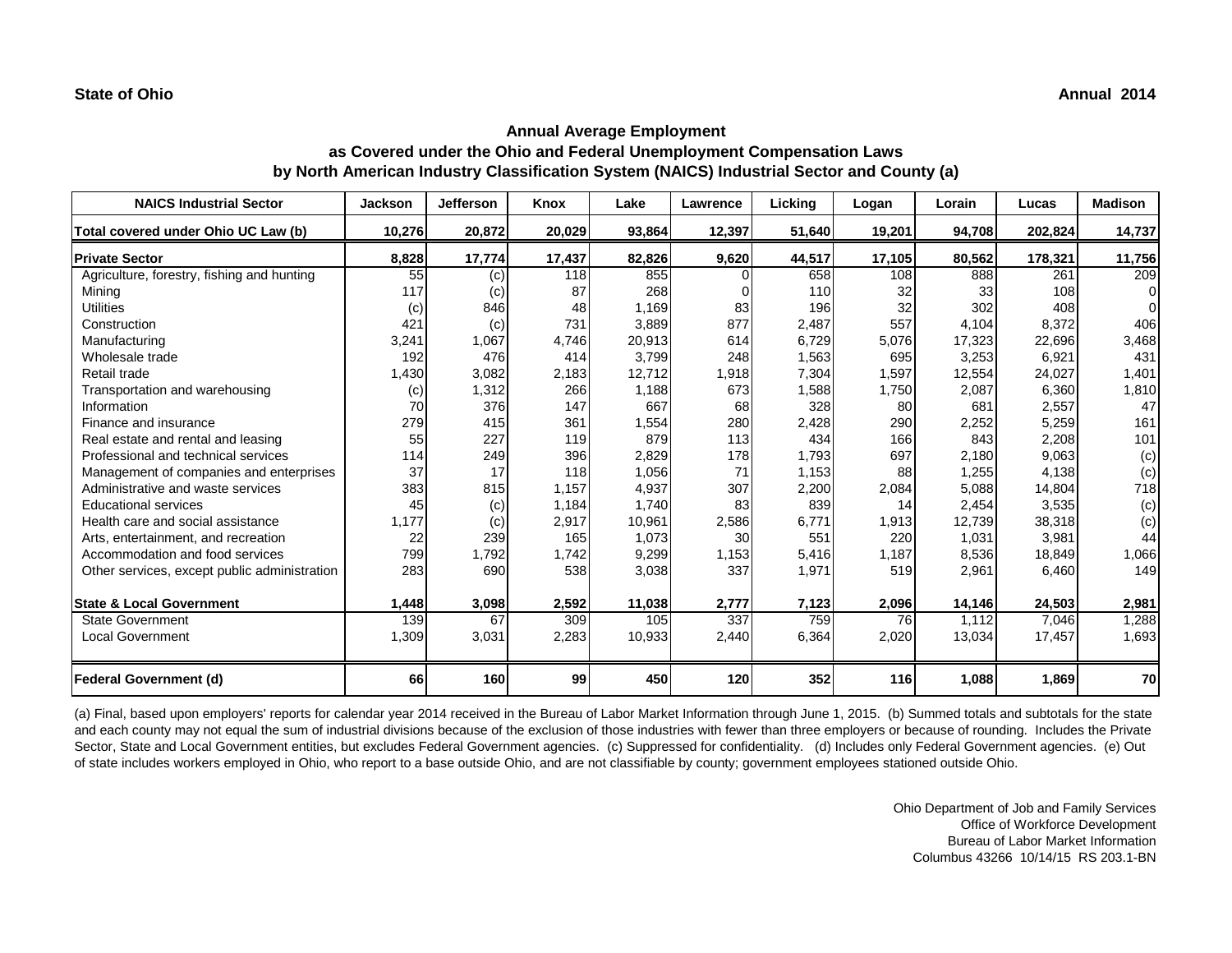# **Annual Average Employment as Covered under the Ohio and Federal Unemployment Compensation Laws by North American Industry Classification System (NAICS) Industrial Sector and County (a)**

| <b>NAICS Industrial Sector</b>               | <b>Mahoning</b> | <b>Marion</b> | <b>Medina</b> | <b>Meigs</b> | <b>Mercer</b> | <b>Miami</b> | <b>Monroe</b> | Montgomery | Morgan | <b>Morrow</b> |
|----------------------------------------------|-----------------|---------------|---------------|--------------|---------------|--------------|---------------|------------|--------|---------------|
| Total covered under Ohio UC Law (b)          | 96,871          | 23,596        | 58,510        | 3,482        | 18,761        | 39,812       | 3,032         | 241,795    | 2,547  | 4,839         |
| <b>Private Sector</b>                        | 84,739          | 19,992        | 51,826        | 2,435        | 16,171        | 35,225       | 2,323         | 214,950    | 1,912  | 3,289         |
| Agriculture, forestry, fishing and hunting   | 174             | (c)           | 194           | 42           | (c)           | (c)          | (c)           | 227        | (c)    | 29            |
| Mining                                       | 195             | (c)           | 21            | 144          | (c)           | (C)          | (c)           | 27         | (c)    | 13            |
| <b>Utilities</b>                             | 337             | 95            | (c)           | (c)          | (c)           | (c)          | (c)           | 869        | (c)    | (c)           |
| Construction                                 | 4,717           | 543           | 3,358         | 229          | 951           | 1,562        | 365           | 8,185      | 50     | 191           |
| Manufacturing                                | 9,245           | 5,940         | 8.740         | 158          | 6,158         | 9,952        | 67            | 25,546     | 477    | 883           |
| Wholesale trade                              | 4,621           | 670           | 2,941         | 45           | (c)           | (c)          | (c)           | 8,674      | (c)    | 122           |
| Retail trade                                 | 12,430          | 2,854         | 8,350         | 582          | 2,072         | 4,850        | 381           | 24,349     | 308    | 569           |
| Transportation and warehousing               | 3,353           | 538           | (c)           | (c)          | 925           | 2,055        | 208           | 8,255      | 12     | (c)           |
| Information                                  | 951             | 482           | 334           | 8            | 169           | 97           | 15            | 7,237      | 25     | 17            |
| Finance and insurance                        | 2,029           | 349           | 1,028         | 123          | 605           | 733          | 166           | 10,330     | 82     | 72            |
| Real estate and rental and leasing           | 893             | 319           | 692           | 13           | 79            | 236          | 11            | 3,130      | 17     | 44            |
| Professional and technical services          | 2,862           | 297           | 2,078         | (c)          | (c)           | (c)          | 42            | 12,337     | (c)    | (c)           |
| Management of companies and enterprises      | 1,318           | 107           | 2,896         | (c)          | (c)           | (c)          | $\Omega$      | 4,092      | (c)    | (c)           |
| Administrative and waste services            | 8,576           | 898           | 2,806         | 81           | 312           | 2,477        | 54            | 15,306     | 38     | 86            |
| <b>Educational services</b>                  | 1,034           | 80            | 470           | (c)          | 47            | 184          | (c)           | 6,279      |        | (c)           |
| Health care and social assistance            | 17,522          | 3,941         | 6,784         | (c)          | 1,554         | 3,944        | (c)           | 47,631     | 371    | (c)           |
| Arts, entertainment, and recreation          | 1,334           | 117           | 889           |              | 86            | 282          | (c)           | 2,702      | (c)    | 73            |
| Accommodation and food services              | 10,230          | 1,959         | 5,774         | 366          | 1,161         | 3,885        | (c)           | 22,477     | (c)    | 413           |
| Other services, except public administration | 2,919           | 657           | 1,621         | 73           | 641           | 1,303        | 120           | 7,297      | 32     | 92            |
| <b>State &amp; Local Government</b>          | 12,132          | 3,604         | 6,684         | 1,047        | 2,590         | 4,587        | 709           | 26,845     | 635    | 1,550         |
| <b>State Government</b>                      | 2,618           | 699           | 118           | 38           | 146           | 121          | 34            | 1,390      | 55     | 67            |
| <b>Local Government</b>                      | 9,514           | 2,905         | 6,566         | 1,009        | 2,444         | 4,466        | 675           | 25,455     | 580    | 1,483         |
| <b>Federal Government (d)</b>                | 1,157           | 109           | 275           | 64           | 95            | 179          | 47            | 4,156      | 40     | 47            |

(a) Final, based upon employers' reports for calendar year 2014 received in the Bureau of Labor Market Information through June 1, 2015. (b) Summed totals and subtotals for the state and each county may not equal the sum of industrial divisions because of the exclusion of those industries with fewer than three employers or because of rounding. Includes the Private Sector, State and Local Government entities, but excludes Federal Government agencies. (c) Suppressed for confidentiality. (d) Includes only Federal Government agencies. (e) Out of state includes workers employed in Ohio, who report to a base outside Ohio, and are not classifiable by county; government employees stationed outside Ohio.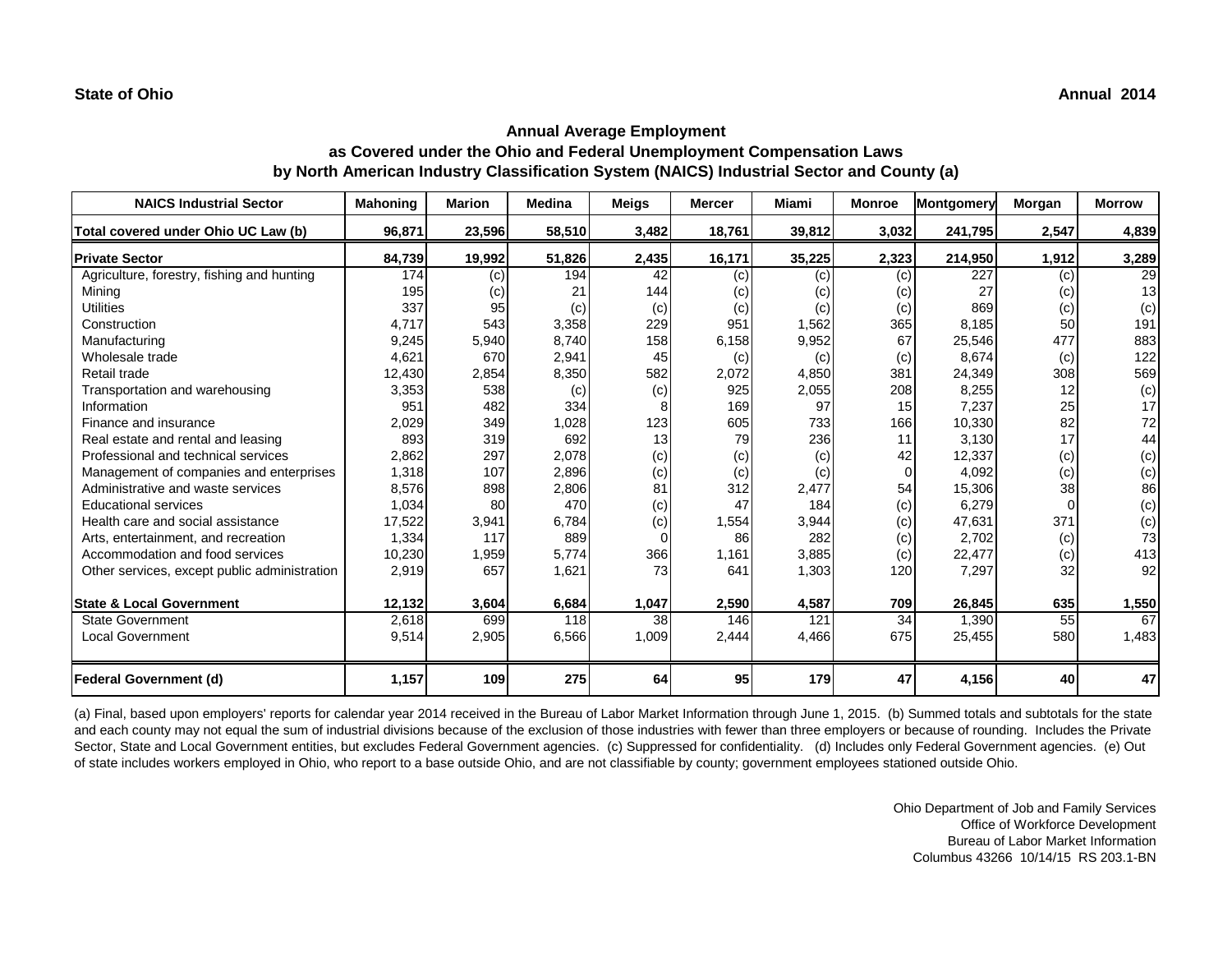# **Annual Average Employment as Covered under the Ohio and Federal Unemployment Compensation Laws by North American Industry Classification System (NAICS) Industrial Sector and County (a)**

| <b>NAICS Industrial Sector</b>               | <b>Muskingum</b> | <b>Noble</b> | Ottawa | Paulding | Perry | Pickaway | <b>Pike</b> | Portage | Preble | Putnam   |
|----------------------------------------------|------------------|--------------|--------|----------|-------|----------|-------------|---------|--------|----------|
| Total covered under Ohio UC Law (b)          | 31,756           | 3,238        | 13,541 | 4,720    | 5,811 | 13,499   | 8,982       | 53,375  | 10,353 | 11,389   |
| <b>Private Sector</b>                        | 26,769           | 2,323        | 11,475 | 3,683    | 4,311 | 9,792    | 7,620       | 42,237  | 8,579  | 9,788    |
| Agriculture, forestry, fishing and hunting   | 24               |              | (c)    | 483      | 19    | (c)      | (c)         | 139     | (c)    | (c)      |
| Mining                                       | 480              | 332          | (c)    | 15       | 178   | (c)      | (c)         | 192     | (c)    | (c)      |
| <b>Utilities</b>                             | 210              | 10           | (c)    | (c)      | 29    | 34       | (c)         | (c)     | (c)    | (c)      |
| Construction                                 | 860              | 245          | 496    | 109      | 349   | 621      | 514         | 1,783   | 287    | 883      |
| Manufacturing                                | 2,791            | 209          | 2,227  | 1,391    | 753   | 2,436    | 727         | 10,028  | 3,067  | 3,475    |
| Wholesale trade                              | 771              | 110          | (c)    | 159      | 262   | 272      | (c)         | 3,259   | 319    | 434      |
| Retail trade                                 | 5,034            | 333          | 1,544  | 409      | 669   | 1,473    | 945         | 6,460   | 1,417  | 1,064    |
| Transportation and warehousing               | 1,535            | 92           | 330    | (c)      | 71    | 339      | 153         | (c)     | (c)    | (c)      |
| Information                                  | 629              | 13           | 70     | 22       | 24    | 92       | 28          | 338     | 23     | 47       |
| Finance and insurance                        | 736              | 103          | 290    | 97       | 152   | 285      | 205         | 694     | 204    | 275      |
| Real estate and rental and leasing           | 220              | 6            | 117    | 17       | 16    | 88       | 42          | 568     | 66     | 29       |
| Professional and technical services          | 543              | 96           | (c)    | 60       | 107   | (c)      | (c)         | 1,359   | (c)    | 200      |
| Management of companies and enterprises      | 159              | (c)          | (c)    | 0        | 18    | (c)      | (c)         | 986     | (c)    | $\Omega$ |
| Administrative and waste services            | 1,249            | (c)          | 225    | 55       | 160   | 620      | 1,930       | 1,792   | 358    | 394      |
| <b>Educational services</b>                  | (c)              |              | 57     | (c)      | (c)   | (c)      | 24          | 613     | (c)    | 125      |
| Health care and social assistance            | (c)              | 346          | 1,658  | (c)      | (c)   | (c)      | 1,605       | 5,304   | (c)    | 1,009    |
| Arts, entertainment, and recreation          | 369              | (c)          | 614    | (c)      | 36    | 99       | (c)         | 709     | (c)    | 93       |
| Accommodation and food services              | 3,251            | (c)          | 2,095  | (c)      | 470   | 1,163    | (c)         | 5,370   | (c)    | 775      |
| Other services, except public administration | 1,126            | 77           | 400    | 106      | 148   | 280      | 145         | 1,484   | 319    | 445      |
| <b>State &amp; Local Government</b>          | 4,987            | 915          | 2,066  | 1,037    | 1,500 | 3,707    | 1,362       | 11,138  | 1,774  | 1,601    |
| <b>State Government</b>                      | 399              | 464          | 157    | 31       | 40    | 1,315    | 91          | (c)     | 72     | 38       |
| <b>Local Government</b>                      | 4,588            | 451          | 1,909  | 1,006    | 1,460 | 2,392    | 1,271       | (c)     | 1,702  | 1,563    |
| <b>Federal Government (d)</b>                | 216              | 23           | 176    | 48       | 58    | 85       | 77          | 301     | 72     | 72       |

(a) Final, based upon employers' reports for calendar year 2014 received in the Bureau of Labor Market Information through June 1, 2015. (b) Summed totals and subtotals for the state and each county may not equal the sum of industrial divisions because of the exclusion of those industries with fewer than three employers or because of rounding. Includes the Private Sector, State and Local Government entities, but excludes Federal Government agencies. (c) Suppressed for confidentiality. (d) Includes only Federal Government agencies. (e) Out of state includes workers employed in Ohio, who report to a base outside Ohio, and are not classifiable by county; government employees stationed outside Ohio.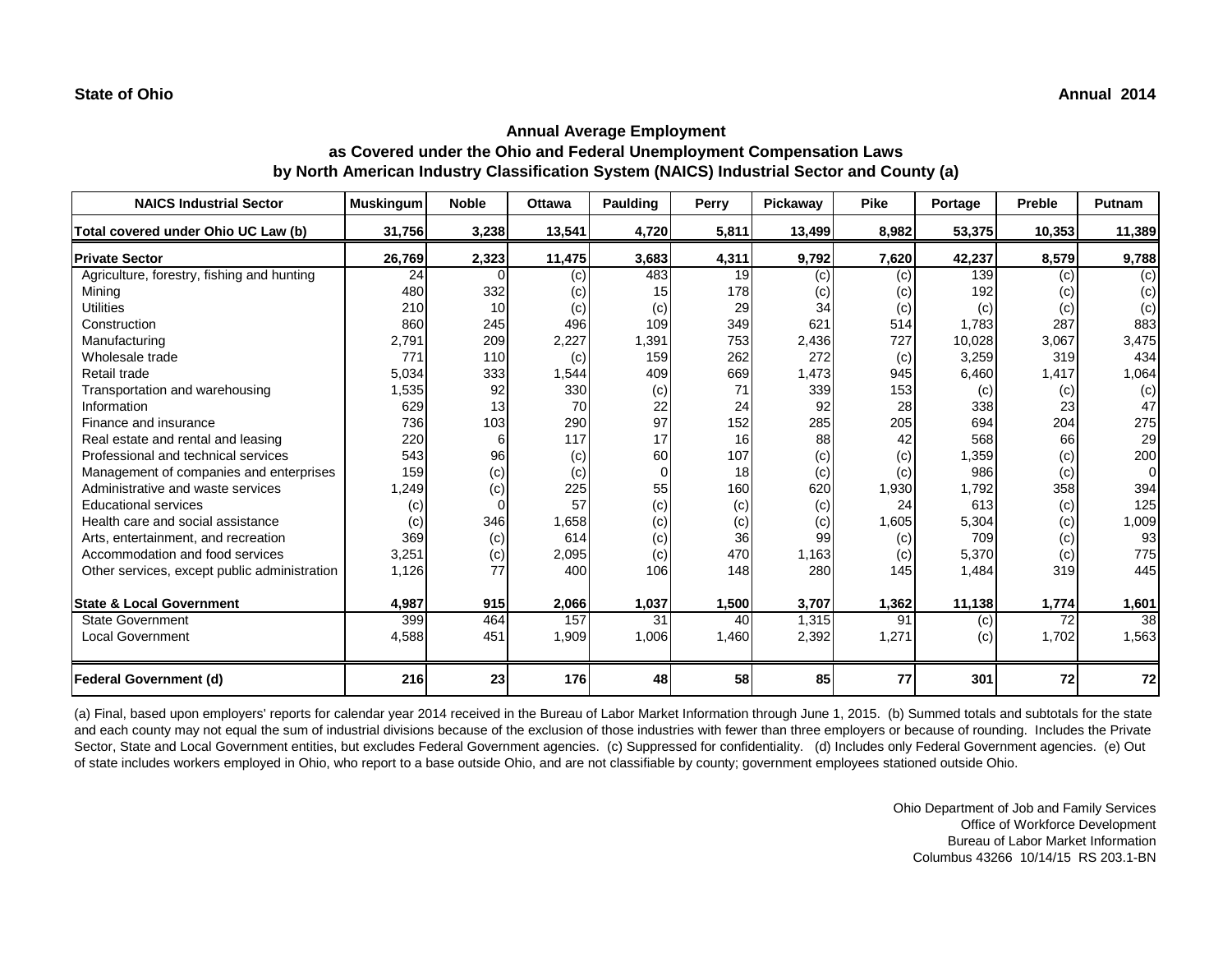# **Annual Average Employment as Covered under the Ohio and Federal Unemployment Compensation Laws by North American Industry Classification System (NAICS) Industrial Sector and County (a)**

| <b>NAICS Industrial Sector</b>               | Richland | <b>Ross</b> | <b>Sandusky</b> | <b>Scioto</b> | Seneca | <b>Shelby</b> | <b>Stark</b> | <b>Summit</b> | <b>Trumbull</b> | <b>Tuscarawas</b> |
|----------------------------------------------|----------|-------------|-----------------|---------------|--------|---------------|--------------|---------------|-----------------|-------------------|
| Total covered under Ohio UC Law (b)          | 50,303   | 25,594      | 25,678          | 22,863        | 18,364 | 26,188        | 157,424      | 258,204       | 68,822          | 35,825            |
| <b>Private Sector</b>                        | 43,268   | 20,885      | 22,458          | 18,215        | 15,776 | 23,836        | 139,819      | 231,754       | 59,689          | 31,187            |
| Agriculture, forestry, fishing and hunting   | 124      | 77          | (c)             | (c)           | 95     | 113           | 343          | 60            | 111             | 150               |
| Mining                                       | 13       | 26          | (c)             | (c)           | 134    |               | 852          | 118           | 116             | 784               |
| <b>Utilities</b>                             | (c)      | 186         | 44              | 92            | 103    | (c)           | 589          | 952           | 109             | 84                |
| Construction                                 | 1,956    | 686         | 952             | 686           | 938    | 1,364         | 6,878        | 10,005        | 2,574           | 1,410             |
| Manufacturing                                | 9,484    | 4,374       | 8,664           | 1,498         | 3,933  | 11,669        | 26,649       | 29,564        | 12,672          | 7,540             |
| Wholesale trade                              | 1,885    | 504         | 590             | 318           | 679    | 1,501         | 5,982        | 13,611        | 1.945           | 1,744             |
| Retail trade                                 | 6,620    | 3,806       | 2,726           | 2,954         | 2,179  | 1,898         | 19,306       | 29,975        | 10,059          | 4,378             |
| Transportation and warehousing               | (c)      | 730         | 698             | 501           | 636    | (c)           | 3,185        | 7,762         | 2,526           | 928               |
| Information                                  | 784      | 307         | 117             | 179           | 243    | 112           | 1,598        | 3,482         | 445             | 255               |
| Finance and insurance                        | 1,167    | 457         | 486             | 579           | 406    | 322           | 5,519        | 8,826         | 1,461           | 660               |
| Real estate and rental and leasing           | 406      | 124         | 346             | 236           | 62     | 110           | 1,637        | 2,463         | 939             | 331               |
| Professional and technical services          | 883      | 300         | 325             | 499           | 298    | (c)           | 4,608        | 13,404        | 1,347           | 885               |
| Management of companies and enterprises      | 49       | 229         | 205             | 90            | 57     | (c)           | 1,441        | 15,539        | 1,064           | 112               |
| Administrative and waste services            | 4,157    | 858         | 757             | 570           | 329    | 1,459         | 7,673        | 16,235        | 3,896           | 1,618             |
| <b>Educational services</b>                  | 449      | 139         | (c)             | 208           | 1,154  | (c)           | 2,934        | 3,708         | 428             | 166               |
| Health care and social assistance            | 7,547    | 4,754       | (c)             | 6,678         | 2,283  | (c)           | 27,912       | 41,893        | 10,702          | 5,120             |
| Arts, entertainment, and recreation          | 561      | 179         | 285             | 62            | 131    | 89            | 1.820        | 4,282         | 728             | 381               |
| Accommodation and food services              | 4,628    | 2,585       | 1,884           | 2,487         | 1,524  | 1,399         | 15,403       | 21,535        | 6,469           | 3,582             |
| Other services, except public administration | 1,354    | 563         | 731             | 552           | 592    | 626           | 5,491        | 8,339         | 2,099           | 1,061             |
| <b>State &amp; Local Government</b>          | 7,035    | 4,709       | 3,220           | 4,648         | 2,588  | 2,352         | 17,605       | 26,450        | 9,133           | 4,638             |
| <b>State Government</b>                      | 1,404    | 1,631       | 106             | 1,420         | 283    | 205           | 1,319        | 4,919         | 954             | 478               |
| Local Government                             | 5,631    | 3,078       | 3,114           | 3,228         | 2,305  | 2,147         | 16,286       | 21,531        | 8,179           | 4,160             |
| <b>Federal Government (d)</b>                | 578      | 1,602       | 108             | 164           | 121    | 71            | 912          | 1,968         | 500             | 250               |

(a) Final, based upon employers' reports for calendar year 2014 received in the Bureau of Labor Market Information through June 1, 2015. (b) Summed totals and subtotals for the state and each county may not equal the sum of industrial divisions because of the exclusion of those industries with fewer than three employers or because of rounding. Includes the Private Sector, State and Local Government entities, but excludes Federal Government agencies. (c) Suppressed for confidentiality. (d) Includes only Federal Government agencies. (e) Out of state includes workers employed in Ohio, who report to a base outside Ohio, and are not classifiable by county; government employees stationed outside Ohio.